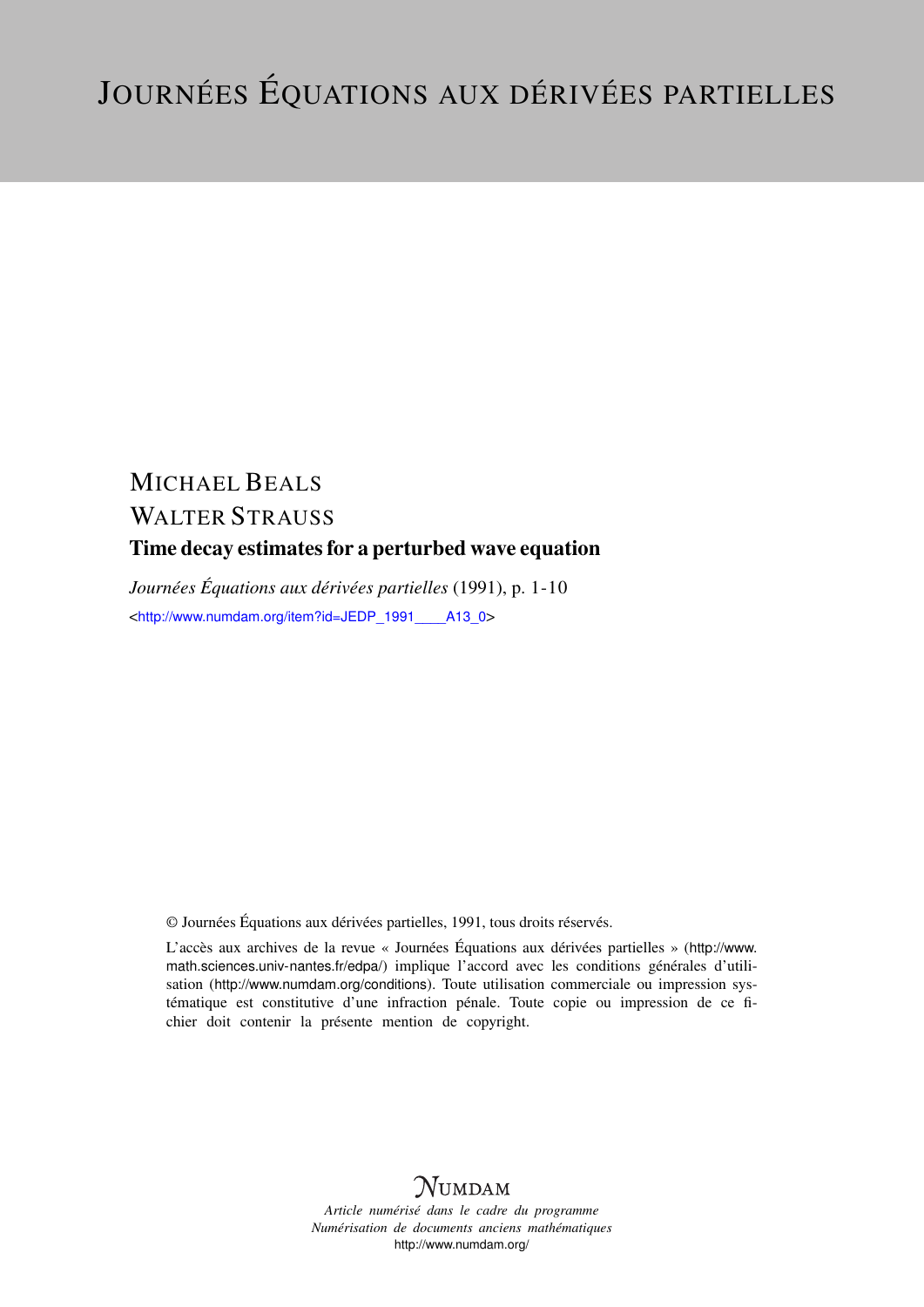## **Time decay estimates for a perturbed wave equation**

## Michael Beals and Walter Strauss

We consider global time estimates for solutions  $u(t, x)$  on  $\mathbb{R} \times \mathbb{R}^n$ ,  $n \geq 3$ , to problems of the form

(0.1)  

$$
(\Box + V(x))u = 0,
$$

$$
u(0, x) = 0, \ \partial_t u(0, x) = f(x).
$$

In the unperturbed case ( $V \equiv 0$ ), the map  $f \rightarrow T_f f = u(t)$  is given by the operator corresponding to the Fourier multiplier  $\frac{\sin t |\xi|}{|\xi|}$ . It is well known that  $T_t$  is a bounded operator from  $L^p(\mathbb{R}^n)$  to  $L^p(\mathbb{R}^n)$  if and only if  $\left|\frac{1}{p} - \frac{1}{2}\right| \leq \frac{1}{n-1}$  (with natural modifications at the endpoints for  $n \leq 3$ ), while  $T<sub>t</sub>$  is a bounded operator from  $L^p(\mathbb{R}^n)$  to  $L^{p'}(\mathbb{R}^n)$ ,  $\frac{1}{p} + \frac{1}{p'} = 1$ , if and only if  $\frac{1}{p}$  $\frac{1}{n}-\frac{1}{2}\leq \frac{1}{n+1}$ . See Marshall-Strauss-Wainger [3]. Moreover, the operator norms as a function of *t* may be determined by a scaling argument. In particular, for the values of  $p$  indicated above,

$$
(0.2) \t\t ||T_t f||_{p'} \leq C_p t^{1-n(1/p-1/p')} ||f||_p.
$$

The optimal decay as  $t \to \infty$  occurs for the largest allowable value of  $\frac{1}{p}$ . For the remainder of this paper, we fix the following values:

$$
(0.3) \qquad \frac{1}{p} = \frac{1}{2} + \frac{1}{n+1} \quad , \frac{1}{p'} = \frac{1}{2} - \frac{1}{n+1} \quad , \ d = n(\frac{1}{p} - \frac{1}{p'}) - 1 = \frac{n-1}{n+1} \ .
$$

Then the solution to  $\Box u = 0$ ,  $u(0, x) = 0$ ,  $\partial_t u(0, x) = f(x)$ , satisfies

$$
||u(t)||_{p'} \leq C_p t^{-d} ||f||_p.
$$

Estimates of the form (0.2) may be used to study the long-time behavior (existence and scattering) of solutions to nonlinear wave equations, for instance the equation  $\Box u + |u|^{p^2/p} = 0$ . See Strauss [5]. Analogous estimates for the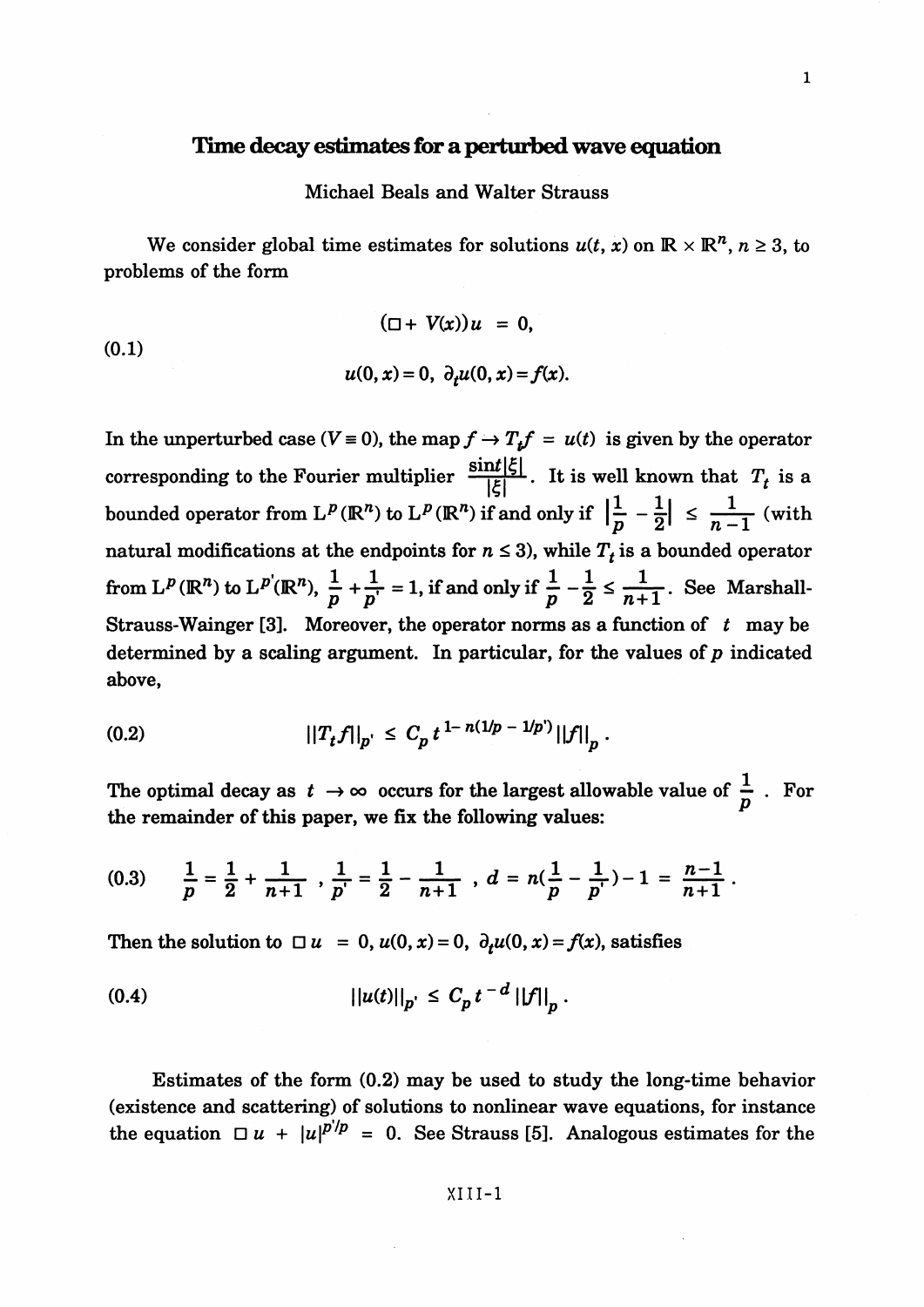perturbed time-dependent Schrodinger equation have been considered recently by Joume-Soffer-Sogge [2].

We obtain estimates of the form (0.4) for solutions to the problem (0.1) under appropriate conditions on the potential. Of course, if V has the "wrong sign" and is sufficiently large, no decay estimate like (0.4) can hold. For instance, if  $V \in C_0^{\infty}(\mathbb{R}^n)$ ,  $V \le 0$ ,  $V(0) < 0$ , and M is sufficiently large, then  $\exists$  $f \in C_0^{\infty}(\mathbb{R}^n)$  and  $C, c > 0$  such that the solution to  $(\Box + MV)$   $u = 0, u(0,x) = 0,$  $f \in C_0^{\infty}(\mathbb{R}^n)$  and  $C, c > 0$  such that the solution to  $(\Box + MV)$   $u = 0$ ,  $u(0, x) = 0$ ,  $\partial_t u(0, x) = f(x)$ , satisfies  $||u(t)||_{p'} \ge Ce^{ct}$ . On the other hand, if the potential is nonnegative or small, then decay like that in the unperturbed case holds.

**Theorem 1.** Let  $V \in C_0^{\infty}(\mathbb{R}^n)$ *, and let*  $f \in L^p(\mathbb{R}^n)$ *, n*  $\geq 3$ *, have compact support. Let u(t) be the solution to*  $(\Box + V)u = 0$ ,  $u(0, x) = 0$ ,  $\partial_t u(0, x) = f(x)$ . If either  $\|V\|_{(n+1)/2}$  *is sufficiently small or*  $V \geq 0$ , then  $\|u(t)\|_{p} \leq C_p t^{-d} \|f\|_{p}$ .

The assumptions in the theorem as stated are not the best possible; for example, the compact support hypothesis on *V* can be replaced by sufficiently rapid decay (polynomial in  $|x|^{-1}$ ) at  $\infty$ . The regularity assumption on *V* can be dropped entirely in the case of a small potential, and only limited regularity is needed in the nonnegative case. Similarly, finite propagation speed allows the assumption that  $f$  merely has sufficiently rapid decay at  $\infty$ .

Analogous results hold for the solution to a perturbed Klein-Gordon equation  $(D + m^2 + V)u = 0$ ,  $m > 0$ . As in the unperturbed problem (see Marshall-Strauss-Wainger [3]), the optimal indices for decay in this case are

$$
\frac{1}{p}=\frac{1}{2}+\frac{1}{n+2}, \frac{1}{p'}=\frac{1}{2}-\frac{1}{n+2}, d=\frac{n}{n+2}.
$$

A description of the arguments used in proving Theorem 1 is provided below. Duhamel's formula and the known result (0.2) are used in Section 1 to reduce the result to an appropriate decay estimate local in space. In Section 2, it is shown that the decay properties of the kernel corresponding to the operator *Tf* away from the singular set of that kernel can be used to obtain the required local decay when the potential is small. For nonnegative potentials, it is established in Section 3 that the large-frequency part of the solution can be treated as in the small potential case, while the kernel for the small-frequency

#### $XIII-2$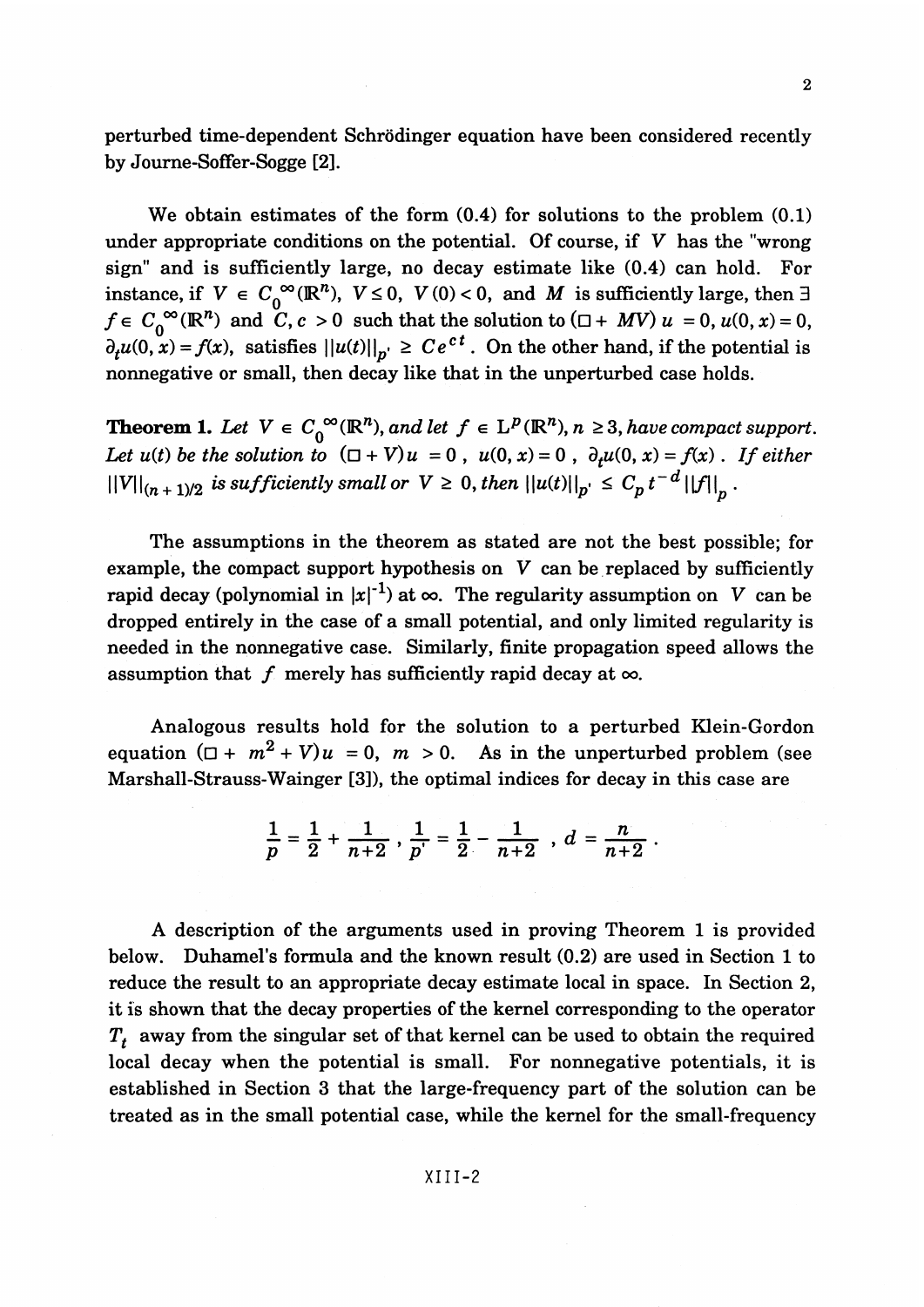piece can be analyzed more directly. Detailed proofs of these results will appear elsewhere.

## **1. Global Space estimate.**

We assume from now on that *V* and *f* have support in  $|x| \le 1$ . Let  $\gamma$ denote the characteristic function of this set. In order to establish estimates on the solution to  $(0.1)$  valid for all x, it is enough to obtain suitable time decay of an appropriate norm of  $\chi u$ . In fact, the following decay will suffice.

$$
||\chi u(t)||_{p'} \leq \frac{C}{t}, \text{ and}
$$

(1.1)

$$
||\chi u(t)||_p \leq \mu(t), \text{ with } \int_0^\infty \!\!\!\!\!\mu(t)dt < \infty.
$$

**Proposition 1.1.** Let  $V \in L^{(n+1)/2}(\mathbb{R}^n)$  have support in  $\{x: |x| \leq 1\}$ . Let  $u(t)$  be **Proposition 1.1.** Let  $V \in L^{(n+1)/2}(\mathbb{R}^n)$  have support in  $\{x: |x| \le 1\}$ . Let  $u(t)$  be the solution to  $(\Box + V)u = 0$ ,  $u(0, x) = 0$ ,  $\partial_t u(0, x) = f(x)$ , for  $f \in L^p(\mathbb{R}^n)$ . If  $(1.1)$  holds, then  $\|u(t)\|_{p'} \leq C_p t^{-d} \|f\|$ 

**Proof.** If v is the solution to  $\Box v = 0$ ,  $v(0, x) = 0$ ,  $\partial_x v(0, x) = f(x)$ , we may write

(1.2) 
$$
u(t) = v(t) - \int_{0}^{t} T_{t-s}(Vu(s)) ds,
$$

with  $T$  as in (0.2). From (0.4),  $v$  satisfies the desired estimate. From (0.3), we have  $\frac{1}{p} = \frac{1}{p'} + \frac{2}{n+1}$ . Thus (0.2) and Hölder's inequality yield

$$
\begin{aligned}\n\|\int_{0}^{t} T_{t-s}(Vu(s)) ds\|_{p'} &\leq C \int_{0}^{t} \frac{1}{(t-s)^{d}} ||Vu(s)||_{p} ds \\
&\leq C ||V||_{(n+1)/2} \int_{0}^{t} \frac{1}{(t-s)^{d}} ||\chi u(s)||_{p'} ds .\n\end{aligned}
$$

From (1.1),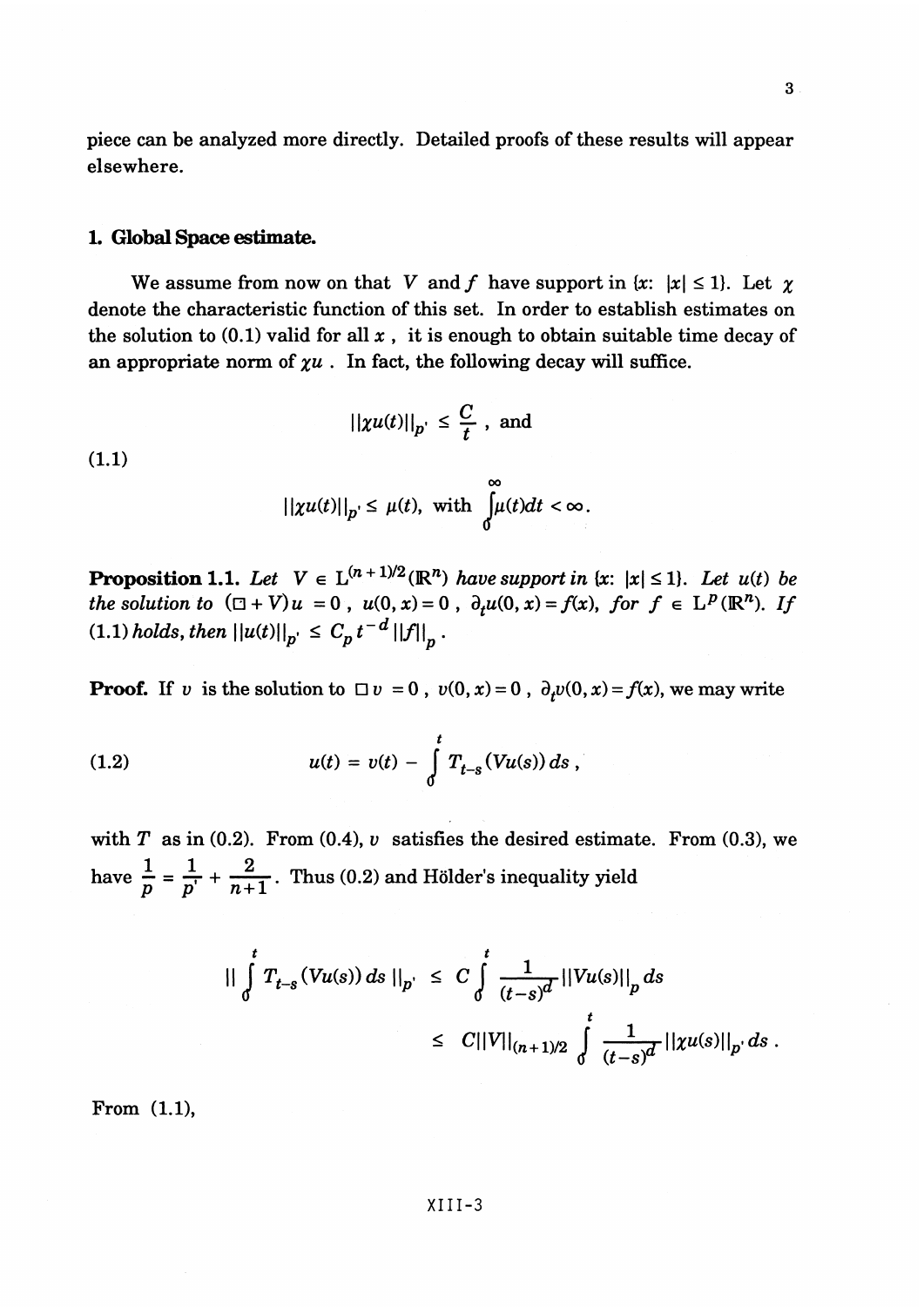$$
\int_{0}^{t} \frac{1}{(t-s)^{d}} ||\chi u(s)||_{p} ds \leq \int_{0}^{t/2} \frac{1}{(t-s)^{d}} \mu(s) ds + C \int_{t/2}^{t} \frac{1}{(t-s)^{d}} \frac{1}{s} ds
$$
\n
$$
\leq \frac{C}{t^{d}} \int_{0}^{\infty} \mu(s) ds + \frac{C}{t} \int_{t/2}^{t} \frac{1}{(t-s)^{d}} ds \leq \frac{C}{t^{d}}.
$$

Assuming the hypotheses of Theorem 1, we shall establish local decay as  $y \to t \to \infty$  which is better (for  $n \geq 3$ ) than that required by (1.1):  $||\chi u(t)||_{p'} \leq \frac{C}{||x-1||}$ . *L* (In odd dimensions, *n* -1 may be replaced by any *M* arbitrarily large.) Since the norm estimate for small time is immediate from  $(0.4)$  and  $(1.2)$ , Theorem 1 is then a consequence of Proposition 1.1.

#### **2. Local space estimate, small potentials.**

If the kernel corresponding to the operator  $T<sub>t</sub>$  is localized away from the surface of the light cone, it yields an operator bounded from  $L^1(\mathbb{R}^n)$  to  $L^\infty(\mathbb{R}^n)$ with decay like  $t^{-(n-1)}$ . This property allows us to obtain the desired local *rresponding to the operator*  $T_t$  is localized away from the one, it yields an operator bounded from  $L^1(\mathbb{R}^n)$  to  $L^\infty(\mathbb{R}^n)$ <br> $\lambda^{t-1}$ . This property allows us to obtain the desired local  $\alpha$  (0.1) when the po decay for solutions to  $(0.1)$  when the potential is suitably small by using  $(1.2)$ ; the key is that  $(n - 1) > 1$ , so that the estimate may be integrated.

**Lemma 2.1.** Let  $\widetilde{T}_t f(x) = \int \widetilde{K}_t(x,y)f(y)dy$ , with

$$
\widetilde{K}_t(x,y) = \chi(x) \int e^{i(x-y)\cdot\xi} \frac{\sin t |\xi|}{|\xi|} d\xi \chi(y) .
$$

*Then for*  $t \geq 4$ ,  $||\widetilde{T}_t f||_{\infty} \leq Ct^{-(n-1)}||f||_1$ .

**Proof.** On the support of  $\widetilde{K}$  ,  $|x - y| \le t/2$ . Thus it suffices to show that, if

$$
K_t(x) = \int e^{ix \cdot \xi} \frac{\sin t |\xi|}{|\xi|} d\xi
$$

then  $|K_t(x)| \leq Ct^{-(n-1)}$  for  $|x| \leq t/2$ . The usual Littlewood-Paley argument involving a decomposition of the integral into sets where  $|t|\xi| \approx 2^j$ , yields the desired estimate. /////

In the case of the time-dependent Schrödinger equation, the operator  $S^{\dagger}_t$ corresponding to  $T_t$  is bounded from  $L^1(\mathbb{R}^n)$  to  $L^\infty(\mathbb{R}^n)$ , and the decay rate is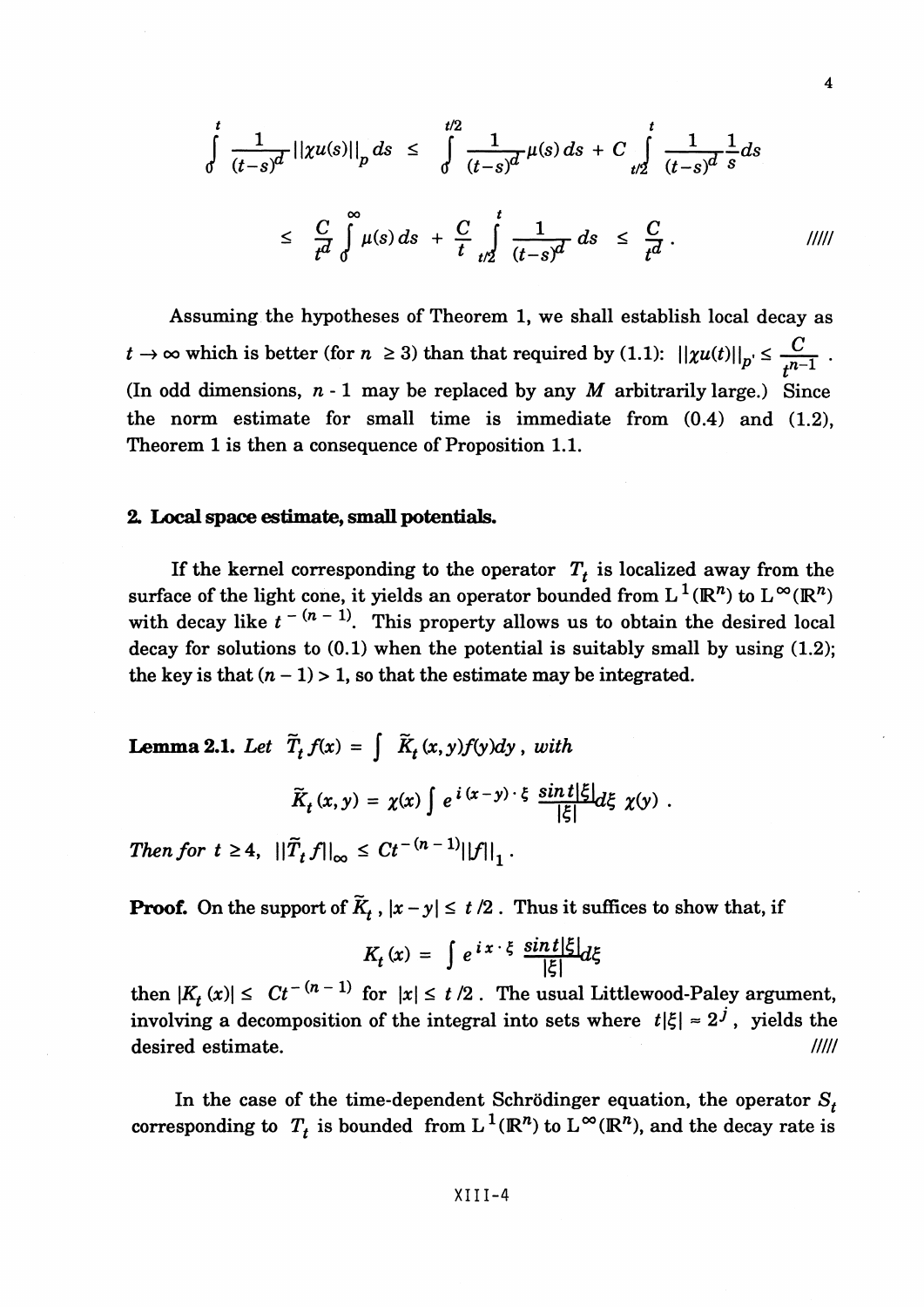$d = \frac{n}{2} > 1$ . Consequently away from the surface of the light cone the kernel corresponding to  $T<sub>t</sub>$  has properties better than that associated to  $S<sub>t</sub>$ , but it is less well-behaved near the surface of the light cone.

Fix  $u(t)$  a solution to  $(\Box + V)u = 0$ ,  $u(0, x) = 0$ ,  $\partial_t u(0, x) = f(x)$ , for  $f \in$  $L^p(\mathbb{R}^n)$  with support in  $\{x: |x|\leq 1\}$ . In order to establish the time-decay of the local norm, we want to show that the following quantity is bounded.

(2.1) 
$$
F(t) = \sup_{\tau < t} \tau^{n-1} ||\chi u(\tau)||_{p'}.
$$

**Proposition 2.2.** If V has support in  $\{x: |x| \leq 1\}$  and  $\|V\|_{(n+1)/2}$  is sufficiently *small, then*  $F(t) \leq C < \infty$ .

**Proof.** For  $\tau \leq t$ , we again write

$$
\chi u(\tau) = \chi v(\tau) - \int\limits_0^{\tau} \chi T_{\tau-s}(Vu(s)) ds,
$$

with  $v$  the solution of the unperturbed problem. The estimate on  $v$  is valid by Lemma 2.1, since  $\chi v(t) = \tilde{T}_t f$  if  $t \geq 4$ . For the second term, we may write

(2.2) 
$$
\int_{0}^{\tau} \chi T_{\tau-s}(Vu(s)) ds = \int_{0}^{k} \chi T_{\tau-s}(Vu(s)) ds + \int_{k}^{\tau-k} \chi T_{\tau-s}(Vu(s)) ds + \int_{\tau-k}^{\tau} \chi T_{\tau-s}(Vu(s)) ds
$$

with  $k \geq 4$  to be chosen later. (The case  $\tau \leq 2k$  is easily treated.) The first integral on the right hand side of  $(2.2)$  is bounded by a constant  $C_k$ . On the other hand, for  $k \le \tau \le t$ , since  $s \le \tau - k$  implies  $\chi T_{\tau-s}(Vu(s)) = \tilde{T}_t(Vu(s))$ , we have by Lemma 2.1,

$$
\tau^{n-1} \int_{k}^{\tau-k} ||\chi T_{\tau-s}(Vu(s))||_{p} ds \leq \tau^{n-1} \int_{k}^{\tau-k} ||\chi T_{\tau-s}(Vu(s))||_{\infty} ds
$$
  
\n
$$
\leq C\tau^{n-1} \int_{k}^{\tau-k} \frac{1}{(\tau-s)^{n-1}} ||Vu(s)||_{1} ds \leq C\tau^{n-1} \int_{k}^{\tau-k} \frac{1}{(\tau-s)^{n-1}} ||V||_{p} ||u(s)||_{p} ds
$$
  
\n
$$
\leq C_{V} \tau^{n-1} \int_{k}^{\tau-k} \frac{1}{(\tau-s)^{n-1}} \frac{F(s)}{s^{n-1}} ds \leq \frac{C_{V}}{k^{n-2}} F(t) \qquad (\text{since } n \geq 3).
$$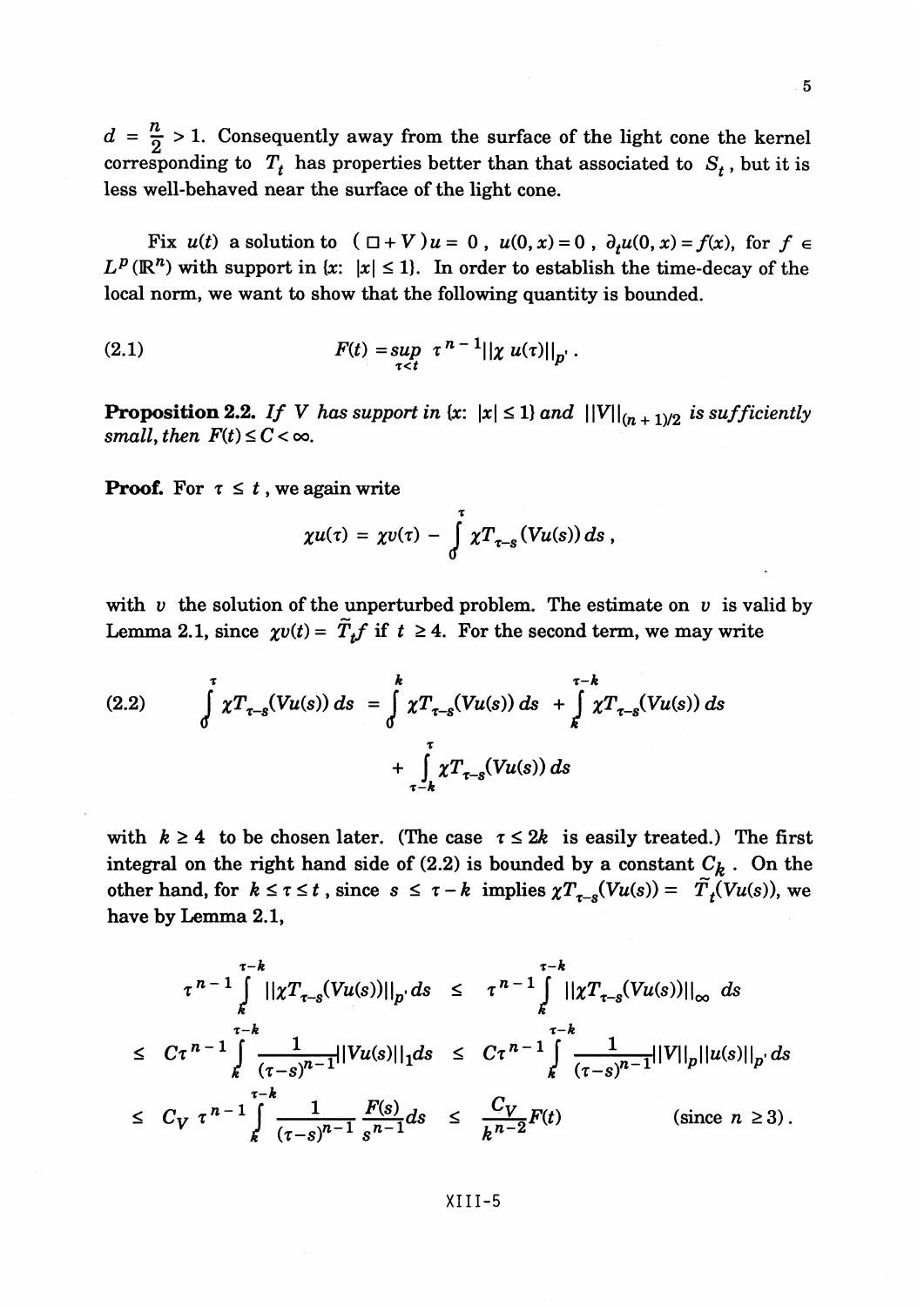We may choose *k* large enough that this term is bounded by  $\frac{1}{4}F(t)$ .

For the remaining integral in (2.2), we use the smallness of the potential.

$$
\tau^{n-1} \int_{\tau-k}^{\tau} ||\chi T_{\tau-s}(Vu(s))||_{p} ds \leq C\tau^{n-1} \int_{\tau-k}^{\tau} \frac{1}{(\tau-s)^{d}} ||Vu(s)||_{p} ds
$$
  

$$
\leq C ||V||_{(n+1)/2} F(t) \int_{\tau-k}^{\tau} \frac{1}{(\tau-s)^{d}} ds = C_{k} ||V||_{(n+1)/2} F(t).
$$

If  $||V||_{(n+1)/2}$  is sufficiently small, this term is bounded by  $\frac{1}{4}F(t)$ . We conclude that  $F(t) \leq C + \frac{1}{2}F(t)$ , with C independent of t. //////

The argument given above is unchanged if the potential  $V$  depends on  $t$ , as long as the size of its norm is uniformly small in time (and its support is bounded).

#### **3. Nonnegative potentials.**

In the case of large nonnegative potentials *V* in Theorem 1, a further decomposition of the solution *u* is convenient. Sufficiently large frequencies are handled by the methods of section 2, including the use of Duhamel's formula. Small frequencies are analyzed by an examination of the action of the kernel relating  $f$  to  $u$ . The frequency decomposition is time-independent. The explicit time dependence of the kernel is handled by writing it in the form given by the spectral representation associated with  $-\Delta + V$ .

Fix a cutoff function  $\alpha \in C_0^{\infty}(\mathbb{R}^+)$ ,  $\alpha \ge 0$ ,  $\alpha \equiv 1$  for  $\rho \le 1$ ,  $\alpha \equiv 0$  for  $\rho \le 0$ and let  $\alpha_M(p) = \alpha(p/M)$ . For potentials  $V \ge 0$  as in Theorem 1, the functional calculus for unbounded self-adjoint operators on  $L^2(\mathbb{R}^n)$  allows us to define the operators

(3.1) 
$$
A_M = \alpha_M ((-\Delta + V)^{1/2}), B_M = I - A_M.
$$

If for *u* the solution of (0.1) we write  $u = A_M u + B_M u$ , then  $B_M u$  satisfies

(3.2) 
$$
(\Box + V)B_M u = 0, B_M u(0) = 0, \ \partial_t B_M u(0) = B_M f.
$$

#### XIII-5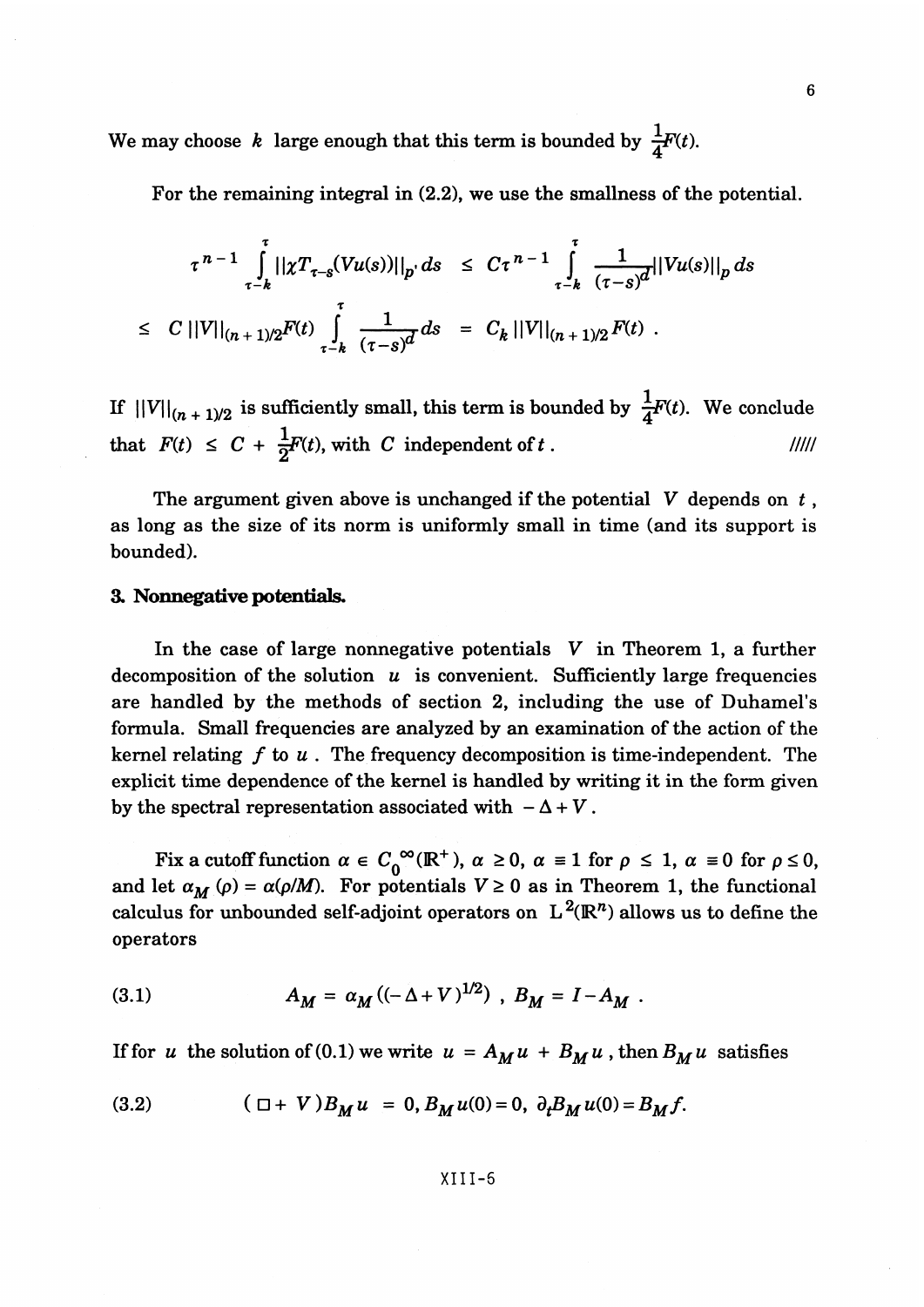(It is easily verified that  $B_M$  extends to a bounded operator on  $L^p$  ( $\mathbb{R}^n$ ).)

Proposition 1.1 can be applied to  $B_M u$  in order to reduce the desired estimate for this high frequency part of *u* to a spatially local estimate. The proof of the analogue of Proposition 2.2 goes through essentially unchanged, except for the last term in (2.2) to be handled. (This term was the only one in the proof of Proposition 2.2 which required *V* to be small.) Thus, for *k* fixed and  $\tau \leq t$ , we consider

$$
\tau^{n-1} \int_{\tau-k}^{\tau} ||\chi T_{\tau-s} (V B_M u(s))||_{p} ds
$$
.

Since we know that  $\left|\left|T_{\tau-s}(VB_M u(s))\right|\right|_{p'} \leq C_V (\tau-s)^{-d} ||u||_p$  with a bound independent of M, an estimate of the form  $||T_{\tau-s}(VB_M u(s))||_2 \le \delta(M)||u \sin \frac{1}{2}$ with  $\delta(M) \to 0$  as  $M \to \infty$  would allow us to conclude that, for M sufficiently large,

$$
\tau^{n-1} \int_{\tau-k}^{\tau} ||\chi T_{\tau-s} (V B_M u(s))||_{p'} ds \leq \varepsilon(M) C_{V, p} \tau^{n-1} \int_{\tau-k}^{\tau} \frac{1}{(\tau-s)^{d'}} ||u(s)||_{p'} ds
$$
  

$$
\leq \varepsilon(M) C_{V, p, k} F(t).
$$

*(F(t)* is given by (2.1)). If *M* is sufficiently large, this term is bounded by  $\frac{1}{4}F(t)$ . Thus the estimate for  $B_M u$  is a consequence of the following result, for which the proof is straightforward..

**Lemma 3.1.** Let  $V \in C_0^2(\mathbb{R}^n)$ ,  $V \ge 0$ . If  $T_l$  is the operator corresponding to the *Fourier multiplier*  $\frac{\sin l |\xi|}{|\xi|}$ ,  $0 \le l \le k$ , and  $B_M$  is given by (3.1), then

$$
||T_{l}(VB_{M}u(s))||_{2} \leq \frac{C_{l}}{M}||u(s)||_{2} .
$$

The remaining low frequency term  $A_M u$  satisfies

(3.3) 
$$
A_M u = (\sin t(-\Delta + V)^{-1/2})(-\Delta + V)^{-1/2}A_M f.
$$

We write the spectral decomposition of the this operator using the Lippman-Schwinger eigenfunction expansion. (See e.g. Reed-Simon [4].) Since our assumptions on *V* guarantee that the spectrum of  $(-\Delta + V)$  is absolutely continuous, it follows that, for f with support in  $\{x: |x|\leq 1\}$ , we may write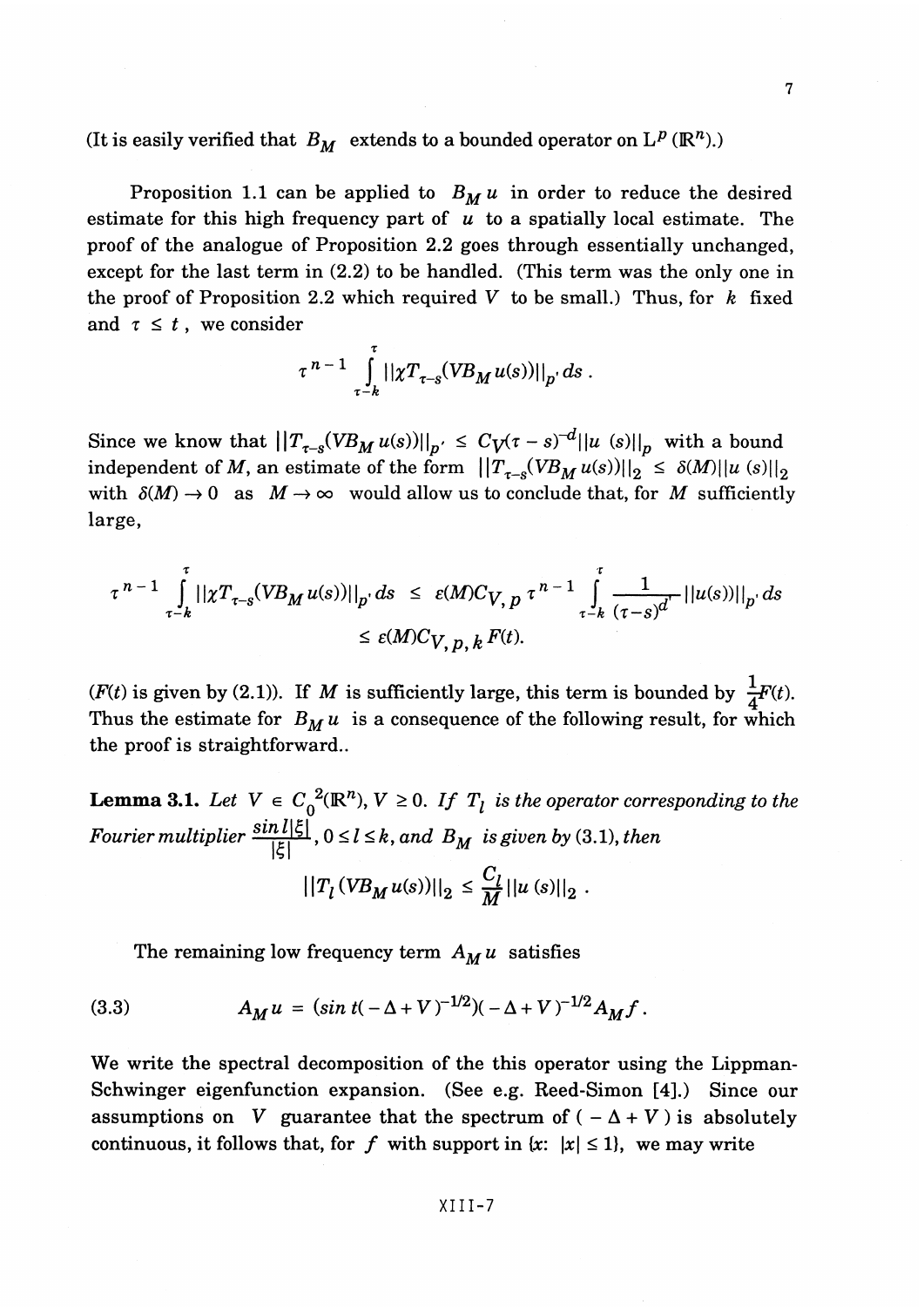$$
\chi A_M u(x) = \int K(t,x,y) f(y) dy,
$$

(3.4)

$$
K(t,x,y)=\chi(x)\chi(y)\int_{S^{n-1}}\int_{0}^{\infty}\frac{\sin t\rho}{\rho}\varphi(x,\rho,\omega)\overline{\varphi}(y,\rho,\omega)a(\rho/M)\rho^{n-1}d\rho d\omega.
$$

The Lippman-Schwinger functions  $\varphi(x, \rho, \omega)$  are the the analogues of the The Lippman-Schwinger functions  $\varphi(x, p, \omega)$  are the the analogues of the<br>usual exponentials  $\varphi_0(x, p, \omega) = c_n e^{i \rho x \cdot \omega}$ . They satisfy  $(-\Delta + V) \varphi(x, p, \omega) =$  $\rho^2\varphi(x, \rho, \omega)$ , and are the solutions of the integral equation

(3.5) 
$$
\varphi(x,\rho,\omega) = \varphi_0(x,\rho,\omega) - \int G_n(|x-y|,\rho)V(y)\varphi(y,\rho,\omega)dy.
$$

The Green's functions  $G_n(|x - y|, \rho)$ , which invert  $(-\Delta - \rho^2)$ , are given in terms of Hankel functions (see e.g. Berthier [1]):

(3.6) 
$$
G_n(r,\rho) = c_n \left(\frac{\rho}{r}\right)^{n/2-1} H^{(1)}_{n/2-1}(r\rho).
$$

We will estimate  $K(t, x, y)$  by integrating by parts with respect to  $\rho$  in (3.4). Since  $x$ ,  $y$ , and  $\rho$  are all bounded on the support of the integrand, it will suffice to have estimates on  $\varphi(x, \rho, \omega)$  of the form

$$
|\varphi| \le C_M, \quad \rho^{n-2-j} |\partial_{\rho}^k \varphi \partial_{\rho}^l \varphi| \le C_M \text{ if } j+k+l \le n-1, k \le n-2,
$$
  
(3.8) 
$$
\text{for } |x| \le 1, |y| \le 1, 0 \le \rho \le M.
$$

**Lemma 3.2.** *Let K(t,x,y) be given by* (3.4), *and assume that* (3.8) *holds. Then*  $|K(t, x, y)| \leq \frac{C_{M,n}}{n-1}$  uniformly for  $|x| \leq 1, |y| \leq 1$ .

**Proof.** We write

$$
K(t,x,y) = \chi(x)\chi(y) \int_{S^{n-1}} \int_0^{\infty} \sin t \rho \{\varphi(x,\rho,\omega)\overline{\varphi}(y,\rho,\omega) a(\rho/M)\rho^{n-2}\} d\rho d\omega,
$$

and integrate by parts in  $\rho$  a total of  $n-1$  times. No boundary terms appear at  $\rho = 0$  until the final integration. We obtain an expression of the form

# XIII-8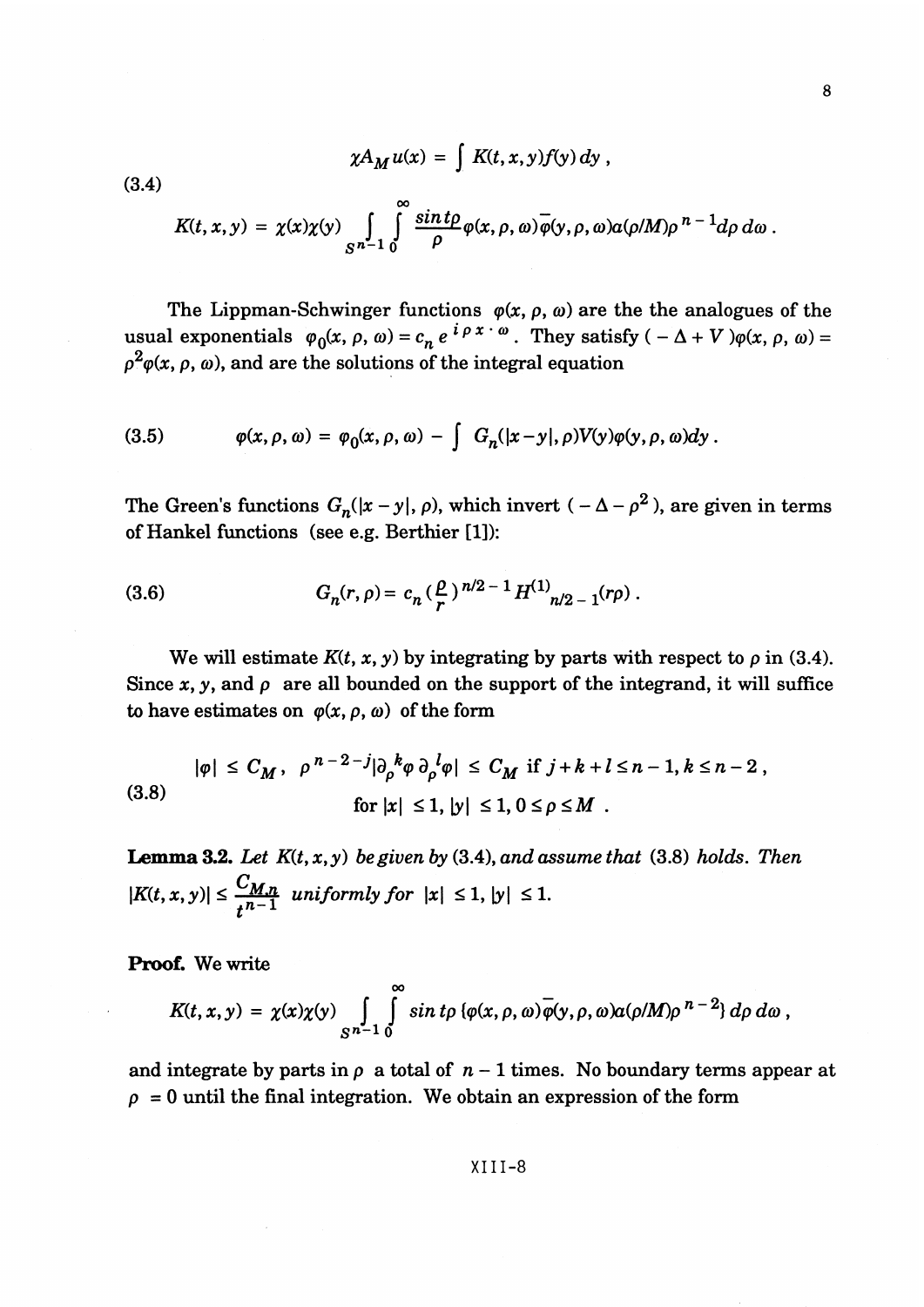$$
K = \frac{\chi(x)\chi(y)}{t^{n-1}} \int\limits_{S^{n-1}} {\{\beta(x,y,\omega) + \int\limits_{0}^{\infty}\cos t\rho \left[\sum\limits_{l=0}^{n-2} \beta_{l}(x,y,\omega)\partial_{\rho}^{n-2-l}a(\rho/M) \right] d\rho \}} d\omega,
$$

if  $n$  is even, and

$$
K=\frac{\chi(x)\chi(y)}{t^{n-1}}\int\limits_{S^{n-1}}^{\infty}\int\limits_{0}^{\infty}\sin t\rho\left[\sum\limits_{l=0}^{n-2}\beta_{l}(x,y,\omega)\partial_{\rho}^{n-2-l}a(\rho/M)\right]d\rho\}d\omega\ ,
$$

if  $n$  is odd. In either case, the estimate on  $K$  follows from the fact that the terms  $\beta(x, y, \omega)$ ,  $\beta_l(x, y, \omega)$  are bounded, by (3.8). //////

From 3.4, it follows that we have the estimate

$$
||\chi A_M u(t)||_{p'} \leq \frac{C}{t^{n-1}} ||A_M f||_{p} .
$$

(In fact, the stronger estimate  $||\chi A_M u(t)||_{\infty} \leq \frac{C}{n-1} ||A_M f||_1$  holds.) If we *t* combine this property with the earlier estimate of  $B_M u(t)$ , we see that the analogue of Proposition 2.2 is established, and hence Proposition 1.1 yields Theorem 1 in the case of  $V \geq 0$ . It remains to establish (3.8).

The Lippman-Schwinger functions may be analyzed as in Berthier [1]. In particular, if we write  $V = V_1 V_2$ , with  $V_i \in L^2(\mathbb{R}^n)$  and set  $\psi = V_2 \varphi$ , (3.5) may be replaced by an equation for functions in  $L^2(\mathbb{R}^n)$ :

(3.9) 
$$
\psi(x,\rho,\omega) = \psi_0(x,\rho,\omega) - \int V_1(x)G_n(|x-y|,\rho)V_2(y)\psi(y,\rho,\omega)dy.
$$

If we set

(3.10) 
$$
W_z = V_1(-\Delta - z)^{-1}V_2
$$

for  $\{Im\ z > 0\}$ , and extend this definition in the natural fashion to  $\{Im\ z = 0\}$ , then for  $z = \rho^2$  we have

(3.11) 
$$
\psi(x, \rho, \omega) = (I + W_z)^{-1} \psi_0(x, \rho, \omega).
$$

As long as the  $V^i$  have sufficiently rapid decay at  $\infty$ , the analytic Fredholm alternative applies to yield the existence of  $(I + W_z)^{-1}$  outside an exceptional set